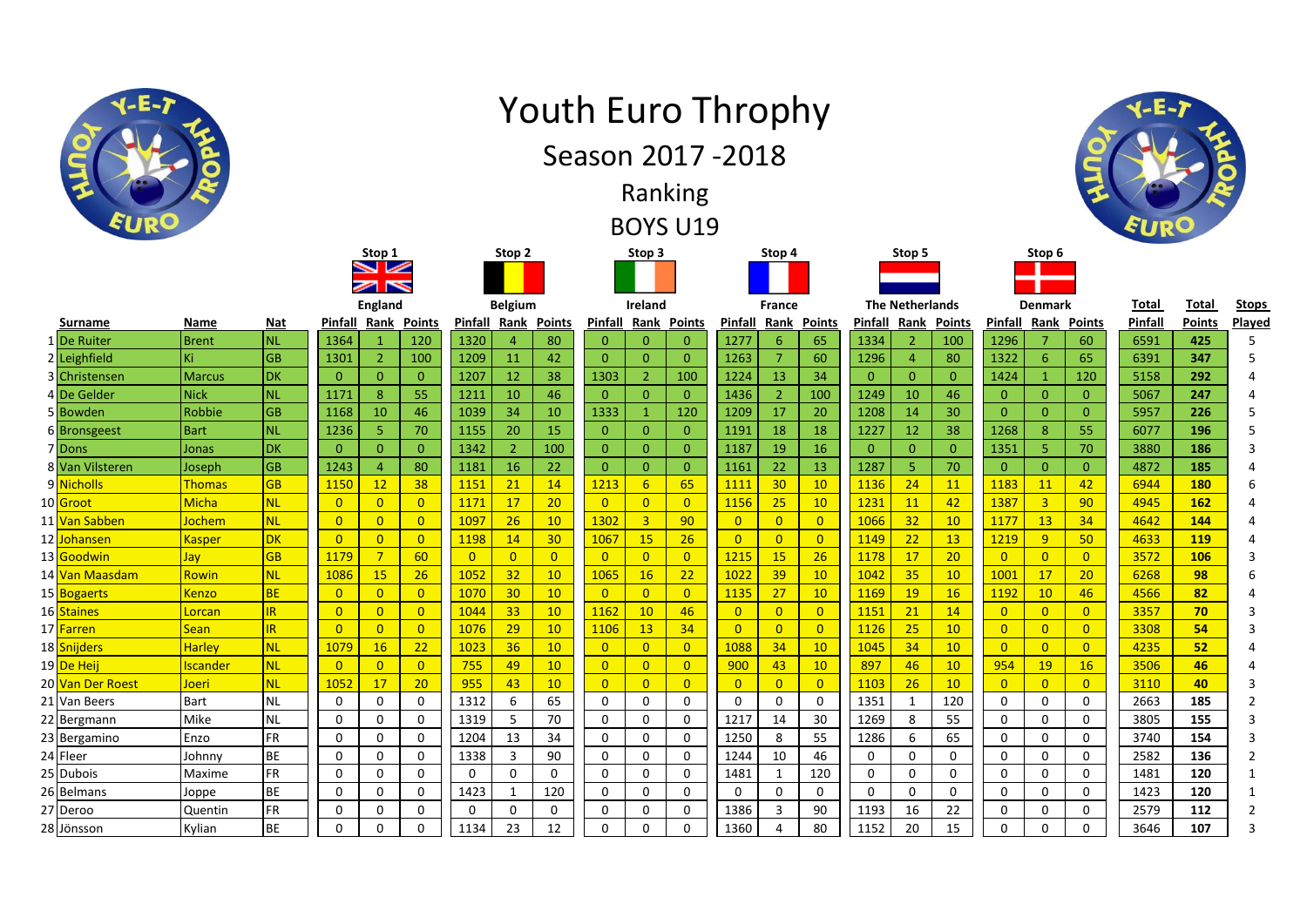| 29 Rotmans                  | Giovanni           | <b>NL</b>              | $\Omega$                 | $\mathbf 0$                  | 0             | 1118          | 24                   | 11                   | 0                        | $\mathbf 0$          | 0                 | $\mathbf 0$         | $\mathbf 0$  | 0                 | 1313          | 3             | 90          | $\mathbf 0$      | $\mathbf 0$        | $\mathsf{O}$       | 2431         | 101      |  |
|-----------------------------|--------------------|------------------------|--------------------------|------------------------------|---------------|---------------|----------------------|----------------------|--------------------------|----------------------|-------------------|---------------------|--------------|-------------------|---------------|---------------|-------------|------------------|--------------------|--------------------|--------------|----------|--|
| 30 Sørensen                 | <b>Niklas</b>      | DK                     | 0                        | $\mathbf 0$                  | $\mathbf 0$   | $\mathbf{0}$  | 0                    | 0                    | 0                        | 0                    | 0                 | 0                   | 0            | $\mathbf 0$       | 0             | $\mathbf 0$   | 0           | 1396             | $\overline{2}$     | 100                | 1396         | 100      |  |
| 31 Edwards                  | Jake               | GB                     | 1252                     | 3                            | 90            | 0             | $\Omega$             | 0                    | $\Omega$                 | $\Omega$             | 0                 | 0                   | 0            | $\mathbf 0$       | 0             | $\mathbf 0$   | $\mathbf 0$ | $\Omega$         | $\Omega$           | $\mathbf 0$        | 1252         | 90       |  |
| 32 Van Der Loo              | Ronan              | <b>NL</b>              | $\mathbf{0}$             | $\mathbf 0$                  | 0             | 1312          | 6                    | 65                   | 0                        | 0                    | 0                 | 0                   | $\Omega$     | $\mathbf 0$       | 1172          | 18            | 18          | $\mathbf{0}$     | 0                  | $\mathbf 0$        | 2484         | 83       |  |
| 33 Karczewski               | Louis              | <b>FR</b>              | $\Omega$                 | 0                            | 0             | $\mathbf 0$   | 0                    | $\Omega$             | 0                        | $\mathbf{0}$         | 0                 | 1294                | 5            | 70                | 1144          | 23            | 12          | $\Omega$         | 0                  | $\mathbf 0$        | 2438         | 82       |  |
| 34 Iversen                  | Jonas              | DK                     | $\mathbf 0$              | 0                            | 0             | 0             | 0                    | 0                    | 0                        | $\mathbf 0$          | 0                 | 0                   | $\mathbf 0$  | 0                 | 0             | 0             | 0           | 1380             | 4                  | 80                 | 1380         | 80       |  |
| 35 Hedlund                  | Joel               | <b>SW</b>              | 0                        | 0                            | $\mathbf 0$   | 0             | 0                    | 0                    | 1253                     | $\overline{4}$       | 80                | 0                   | 0            | $\mathbf 0$       | 0             | 0             | 0           | 0                | 0                  | $\mathbf 0$        | 1253         | 80       |  |
| 36 Attard                   | Kurt               | MT                     | 1133                     | 13                           | 34            | 0             | $\mathbf{0}$         | $\Omega$             | $\mathbf{0}$             | $\Omega$             | 0                 | 1228                | 12           | 38                | 0             | 0             | 0           | $\mathbf{0}$     | $\mathbf 0$        | $\mathbf 0$        | 2361         | 72       |  |
| 37 Olsson                   | Casper             | SW                     | $\mathbf{0}$             | $\mathbf 0$                  | $\mathbf 0$   | $\Omega$      | 0                    | $\Omega$             | 1232                     | 5                    | 70                | 0                   | $\Omega$     | $\mathbf 0$       | $\mathbf 0$   | 0             | 0           | $\Omega$         | 0                  | $\mathbf 0$        | 1232         | 70       |  |
| 38 Bernard                  | Clément            | <b>BE</b>              | $\Omega$                 | 0                            | $\mathbf 0$   | 1309          | 8                    | 55                   | 0                        | $\mathbf 0$          | $\mathbf 0$       | 1174                | 21           | 14                | 0             | 0             | 0           | 0                | 0                  | $\mathbf 0$        | 2483         | 69       |  |
| 39 Taylor                   | Austin             | GB                     | $\mathbf 0$              | 0                            | 0             | 0             | 0                    | 0                    | 0                        | $\mathbf 0$          | 0                 | 0                   | 0            | 0                 | 1286          | 6             | 65          | $\mathbf 0$      | 0                  | 0                  | 1286         | 65       |  |
| 40 Bean                     | Rhys               | GB                     | 1191                     | 6                            | 65            | $\mathbf{0}$  | $\Omega$             | 0                    | 0                        | 0                    | 0                 | $\mathbf 0$         | 0            | $\mathbf 0$       | 0             | 0             | $\mathbf 0$ | $\Omega$         | 0                  | 0                  | 1191         | 65       |  |
| 41 Philipsen                | Renz               | <b>BE</b>              | $\mathbf{0}$             | 0                            | $\mathbf 0$   | 1184          | 15                   | 26                   | $\Omega$                 | $\Omega$             | 0                 | $\mathbf 0$         | $\Omega$     | $\mathbf 0$       | 1220          | 13            | 34          | $\Omega$         | $\mathbf{0}$       | $\mathbf 0$        | 2404         | 60       |  |
| 42 Leroy                    | Gregory            | <b>BE</b>              | $\Omega$                 | 0                            | 0             | 1111          | 25                   | 10                   | $\Omega$                 | 0                    | 0                 | 1245                | 9            | 50                | 0             | 0             | 0           | $\Omega$         | 0                  | $\mathbf 0$        | 2356         | 60       |  |
| 43 Karl                     | Edward             | <b>SW</b>              | $\Omega$                 | $\Omega$                     | $\Omega$      | $\Omega$      | $\Omega$             | $\Omega$             | 1179                     | $\overline{7}$       | 60                | $\mathbf{0}$        | $\Omega$     | 0                 | 0             | 0             | 0           | $\Omega$         | $\Omega$           | $\Omega$           | 1179         | 60       |  |
| 44 Emanuel                  | Filip              | <b>SW</b>              | $\Omega$                 | $\Omega$                     | 0             | $\Omega$      | $\Omega$             | $\Omega$             | 1179                     | $\overline{7}$       | 60                | 0                   | $\mathbf{0}$ | 0                 | $\Omega$      | $\Omega$      | 0           | $\mathbf{0}$     | $\Omega$           | 0                  | 1179         | 60       |  |
| 45 Mccarthy                 | Alex               | GB                     | 1171                     | 8                            | 55            | 0             | 0                    | 0                    | 0                        | 0                    | 0                 | $\mathbf 0$         | 0            | $\mathbf 0$       | 0             | 0             | 0           | 0                | 0                  | $\mathbf 0$        | 1171         | 55       |  |
| 46 Kempgens                 | Pascal             | DE                     | 0                        | 0                            | 0             | 1286          | 9                    | 50                   | 0                        | $\Omega$             | 0                 | 0                   | 0            | 0                 | 0             | 0             | 0           | 0                | 0                  | 0                  | 1286         | 50       |  |
| 47 Kits                     | Simon              | <b>NL</b>              | $\Omega$                 | $\mathbf 0$                  | $\mathbf 0$   | 0             | 0                    | 0                    | 0                        | 0                    | 0                 | $\mathbf 0$         | $\mathbf 0$  | $\mathbf 0$       | 1258          | 9             | 50          | $\Omega$         | $\mathbf 0$        | $\mathbf 0$        | 1258         | 50       |  |
| 48 Jones                    | Martyn             | SC                     | $\Omega$                 | 0                            | $\mathbf 0$   | 0             | $\Omega$             | 0                    | 1177                     | 9                    | 50                | $\mathbf{0}$        | $\mathbf 0$  | 0                 | 0             | 0             | 0           | 0                | 0                  | $\mathbf 0$        | 1177         | 50       |  |
| 49 Aalto                    | Lassi              | FI.                    | $\Omega$                 | $\Omega$                     | $\mathbf 0$   | $\Omega$      | $\Omega$             | $\Omega$             | $\mathbf{0}$             | $\Omega$             | 0                 | 1238                | 11           | 42                | $\Omega$      | $\Omega$      | 0           | $\mathbf{0}$     | $\Omega$           | $\mathbf 0$        | 1238         | 42       |  |
| 50 Abbott                   | Robert             | GB                     | 1157                     | 11                           | 42            | 0             | 0                    | 0                    | $\mathbf 0$              | $\mathbf 0$          | $\mathbf 0$       | $\mathbf 0$         | $\mathbf 0$  | $\mathbf 0$       | 0             | 0             | 0           | $\mathbf 0$      | 0                  | $\mathbf 0$        | 1157         | 42       |  |
| 51 Arsaell Atlason          | Johann             | IC                     | 0                        | 0                            | 0             | 0             | 0                    | 0                    | 1148                     | 11                   | 42                | 0                   | 0            | 0                 | 0             | 0             | 0           | 0                | 0                  | 0                  | 1148         | 42       |  |
| 52 Jakobsen                 | Jeppe              | DK                     | $\Omega$                 | $\mathbf 0$                  | $\mathbf 0$   | 0             | 0                    | 0                    | $\Omega$                 | $\Omega$             | $\mathbf 0$       | $\mathbf 0$         | $\mathbf 0$  | $\mathbf 0$       | 0             | 0             | $\mathbf 0$ | 1180             | 12                 | 38                 | 1180         | 38       |  |
| 53 O Connor                 | Sean               | IR.                    | $\Omega$                 | 0                            | $\mathbf 0$   | 0             | $\Omega$             | 0                    | 1137                     | 12                   | 38                | $\mathbf 0$         | $\mathbf 0$  | 0                 | 0             | 0             | 0           | $\mathbf 0$      | $\Omega$           | $\mathbf 0$        | 1137         | 38       |  |
| 54 Keizer                   | Ruben              | <b>NL</b>              | $\Omega$                 | 0                            | 0             | 1002          | 40                   | 10                   | $\mathbf{0}$             | 0                    | 0                 | 1056                | 38           | 10                | 1042          | 35            | 10          | $\mathbf{0}$     | $\mathbf 0$        | $\mathbf 0$        | 3100         | 30       |  |
| 55 Wolters                  | Jeroen             | <b>NL</b>              | $\Omega$                 | $\mathbf 0$                  | $\mathbf 0$   | 1031          | 35                   | 10                   | 0                        | 0                    | 0                 | 1007                | 40           | 10                | 1047          | 33            | 10          | $\Omega$         | $\Omega$           | $\mathbf 0$        | 3085         | 30       |  |
| 56 De Gans                  | Yannick            | <b>NL</b>              | $\Omega$                 | $\Omega$                     | 0             | 980           | 41                   | 10                   | 0                        | $\Omega$             | 0                 | 1117                | 29           | 10                | 943           | 44            | 10          | $\Omega$         | $\Omega$           | $\mathsf{O}$       | 3040         | 30       |  |
| 57 Jönsson                  | Mads               | DK                     | 0                        | 0                            | 0             | 0             | 0                    | 0                    | 0                        | 0                    | 0                 | 0                   | 0            | 0                 | 0             | 0             | 0           | 1136             | 14                 | $30\,$             | 1136         | 30       |  |
| 58 Fejdych                  | Piotr              | GB                     | 1115                     | 14                           | 30            | 0             | 0                    | $\mathbf 0$          | $\mathbf 0$              | 0                    | 0                 | 0                   | 0            | $\mathbf 0$       | $\mathbf 0$   | 0             | 0           | $\mathbf 0$      | 0                  | $\mathsf{O}$       | 1115         | 30       |  |
| 59 Mac Kenzie               | Callum             | SC                     | $\mathbf{0}$             | $\Omega$                     | $\Omega$      | 0             | 0                    | 0                    | 1083                     | 14                   | 30                | $\mathbf 0$         | $\Omega$     | $\mathbf 0$       | $\Omega$      | 0             | 0           | $\Omega$         | $\Omega$           | $\mathbf 0$        | 1083         | 30       |  |
| 60 Pervukhin                | Danil              | UA                     | $\mathbf 0$              | $\mathbf 0$                  | $\mathbf 0$   | 0             | 0                    | 0                    | 0                        | $\mathbf 0$          | 0                 | 0                   | $\mathbf 0$  | 0                 | 1200          | 15            | 26          | $\mathbf 0$      | $\mathbf 0$        | $\mathbf 0$        | 1200         | 26       |  |
| 61 Erichsen                 | Patrick            | <b>DK</b>              | $\mathbf{0}$             | 0                            | 0             | 0             | 0                    | 0                    | 0                        | 0                    | 0                 | 0                   | 0            | 0                 | 0             | 0             | 0           | 1077             | 15                 | 26                 | 1077         | 26       |  |
| 62 Jensen                   | Thomas             | <b>DK</b><br><b>FR</b> | $\mathbf{0}$<br>$\Omega$ | $\mathbf{0}$<br>$\mathbf{0}$ | 0<br>$\Omega$ | 0<br>$\Omega$ | $\Omega$<br>$\Omega$ | $\Omega$<br>$\Omega$ | $\mathbf{0}$<br>$\Omega$ | $\Omega$<br>$\Omega$ | 0<br>$\mathbf{0}$ | $\mathbf 0$<br>1214 | 0<br>16      | $\mathbf 0$<br>22 | 0<br>$\Omega$ | 0<br>$\Omega$ | 0<br>0      | 1077<br>$\Omega$ | 15<br>$\mathbf{0}$ | 26<br>$\mathbf{0}$ | 1077<br>1214 | 26<br>22 |  |
| 63 Rousselot<br>64 Beverdam | Antoine<br>Mathijs | <b>NL</b>              | $\Omega$                 | $\mathbf{0}$                 | $\mathbf 0$   | 1082          | 28                   | 10                   | $\mathbf{0}$             | $\Omega$             | 0                 | 1110                | 31           | 10                | $\Omega$      | 0             | $\mathbf 0$ | $\mathbf{0}$     | $\mathbf{0}$       | $\mathbf 0$        | 2192         | 20       |  |
| 65 Maassen                  | Beau               | <b>NL</b>              | $\Omega$                 | 0                            | $\mathbf 0$   | 1089          | 27                   | 10                   | $\Omega$                 | $\Omega$             | 0                 | $\mathbf 0$         | 0            | $\mathbf 0$       | 1072          | 31            | 10          | $\mathbf{0}$     | $\mathbf{0}$       | $\mathbf 0$        | 2161         | 20       |  |
| 66 De Brouwer               | Mitchel            | <b>NL</b>              | $\Omega$                 | $\mathbf{0}$                 | $\mathbf 0$   | 1068          | 31                   | 10                   | $\Omega$                 | $\Omega$             | 0                 | 0                   | $\Omega$     | $\Omega$          | 1075          | 29            | 10          | $\Omega$         | 0                  | $\mathbf{0}$       | 2143         | 20       |  |
| 67 Van Den Eynden           | Jeroen             | BE                     | $\mathbf 0$              | 0                            | $\mathbf 0$   | 1013          | 38                   | 10                   | 0                        | $\mathbf 0$          | 0                 | 0                   | $\mathbf 0$  | 0                 | 1074          | 30            | 10          | 0                | 0                  | $\mathbf 0$        | 2087         | 20       |  |
| 68 Arets                    | Justin             | <b>NL</b>              | 0                        | 0                            | 0             | 973           | 42                   | 10                   | 0                        | 0                    | 0                 | 0                   | 0            | 0                 | 1076          | 28            | 10          | 0                | 0                  | 0                  | 2049         | 20       |  |
| 69 Dekker                   | Youri              | <b>NL</b>              | $\mathbf 0$              | 0                            | 0             | 950           | 44                   | 10                   | 0                        | 0                    | 0                 | 0                   | 0            | 0                 | 1085          | 27            | 10          | 0                | 0                  | 0                  | 2035         | 20       |  |
| 70 Arrachart                | Tim                | <b>NL</b>              | $\Omega$                 | $\Omega$                     | 0             | 1018          | 37                   | 10                   | 0                        | $\Omega$             | 0                 | $\mathbf 0$         | $\Omega$     | $\mathbf 0$       | 1013          | 40            | 10          | $\Omega$         | $\Omega$           | $\Omega$           | 2031         | 20       |  |
|                             |                    |                        |                          |                              |               |               |                      |                      |                          |                      |                   |                     |              |                   |               |               |             |                  |                    |                    |              |          |  |